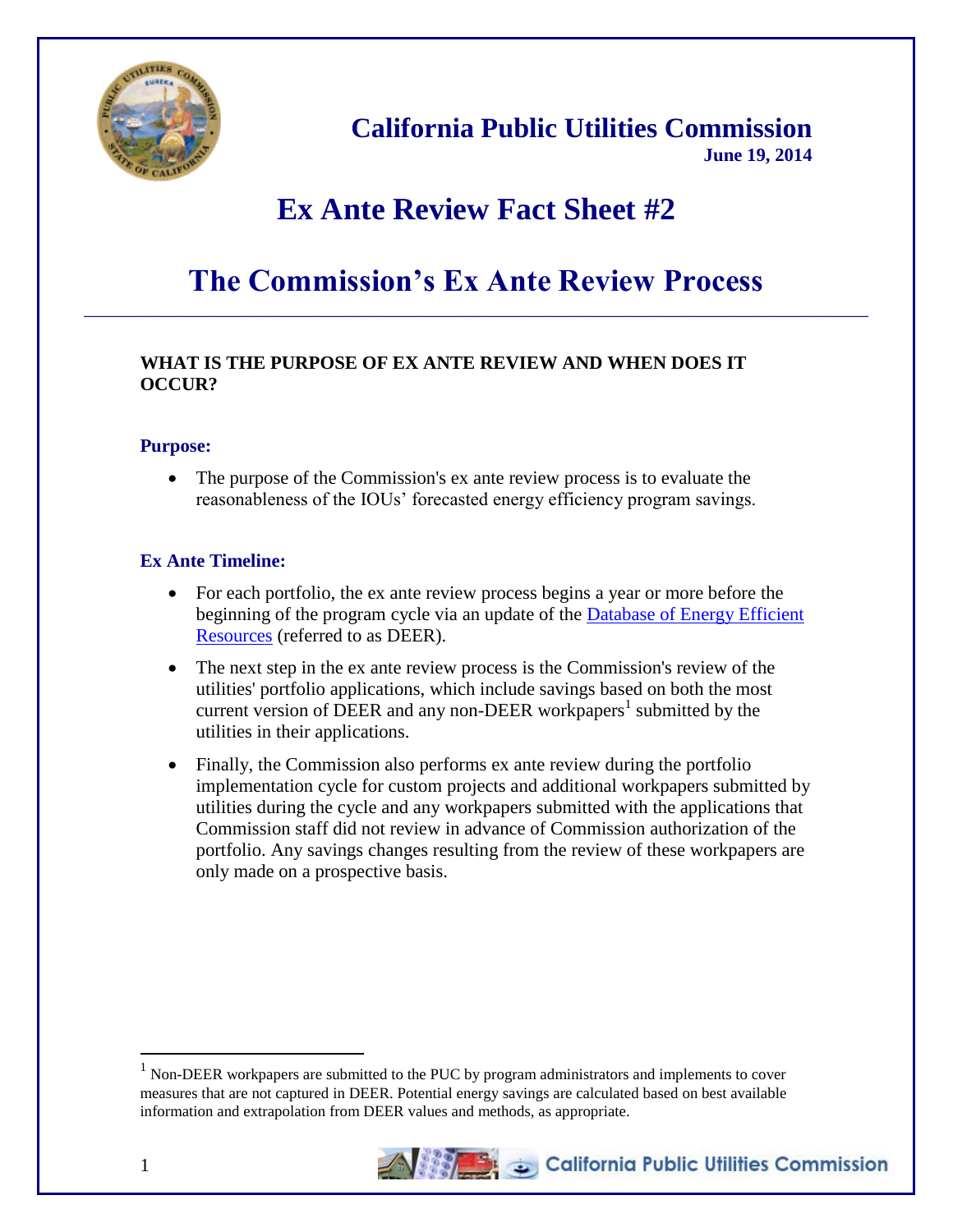# **WHY IS THE ACCURACY OF ENERGY EFFICIENCY PROGRAM SAVINGS FORECASTS IMPORTANT?**

- Utility portfolio savings estimates are used by the CA Energy Commission (CEC) to help determine the state's electricity demand forecast, which in turn is used by the CPUC in its determination for how much additional conventional generation it authorizes utilities to procure and by the CA Independent System Operator (CAISO) in transmission planning and power flow modeling (which is also an input into the CPUC's determination of the need for additional conventional generation).
- Historically, the CEC and, in turn the CAISO and CPUC, have discounted the utility estimates of energy savings associated with their portfolios significantly (i.e., by as much as 90%) because CEC forecasters had concluded that much of the savings that IOU programs were delivering would happen anyway as a result of market trends, "free ridership," or the anticipated adoption of the program measures into code in the near future. Consequently, this devalued the ratepayer benefits of the EE programs.
- As a result of additional discipline that the CPUC has instituted into the program savings forecasts and evaluation processes, the CEC has agreed to consider a much higher percentage of future program savings in its forecast, and the CAISO has agreed to use the resulting CEC forecast in its transmission planning.

# **HOW DOES THE EX ANTE REVIEW PROCESS WORK?**

#### **Ex Ante Components:**

The ex ante review process estimates the potential energy savings for an energy efficient measure before it is installed based on predictions of typical operating conditions and baseline usage. The process is the basis for utilities to claim savings for their energy efficiency portfolios. The ex ante review process covers deemed measures (DEER and non-DEER work papers), meaning measures that have well-known and consistent performance characteristics, and custom measures. Custom measures require site specific calculations and parallel review involving CPUC and program administrators. In the 2010-2012 portfolio cycle, deemed measures made up 60% of the kWh savings and custom measures made up of 40% of the kWh savings. In the same cycle, deemed measures made up 30% of the therms savings and custom measures made up of 70% of the therms savings.

A variety of parameter components are included in ex ante estimates.

 Unit Energy Saving (UES) include kWh, kW, and therm impacts. Savings values are calculated as the baseline performance value minus the measure performance value. Measure impacts may be dependent on environmental, behavior, business type or home or building type, economic conditions, and other variables. HVAC measures are inherently weather sensitive. Additionally, for measures which

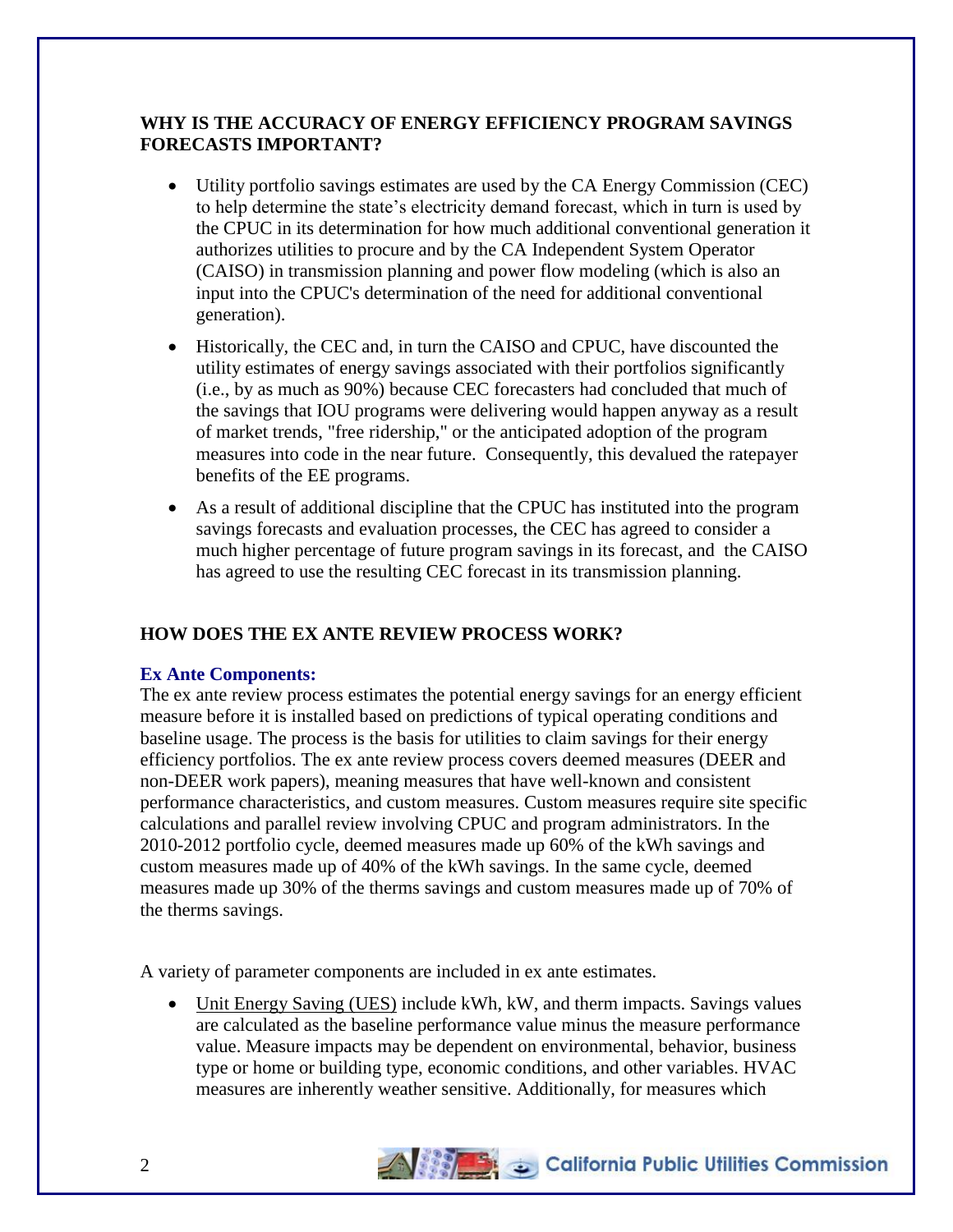change the heating and cooling loads on a building HVAC system, the secondary impacts on the building (HVAC interactive effects) are included into the UES values if significant.

- Measure Impact Shapes are used to distribute the annual kWh and therm impacts across months, days, and hours such that the Commission-adopted avoided costs can be applied to provide a dollar benefit value for the annual savings. A measure impact shape is developed by subtracting the measure time series shape from the baseline time series shape.
- Effective Useful life (EUL) of newly installed measures and Remaining Useful Life (RUL) of existing conditions or currently installed measures are used to calculate lifetime savings, benefits, and costs from the annual values.
- Net-to-Gross Ratio is expressed as the ratio of net expected savings to gross expected savings and is applied to the gross savings to remove the fraction of participants would have taken the action without the program participants would have taken the action without the program as well as add in those who did not participate in the program but were influenced by the program to take an action. During each cycle, the evaluation activity produces updates for many net-to-gross ratios.
- Measure Costs are used along with program costs to establish overall measure cost effectiveness. Depending on the pace of changes in the market, measure cost can be highly volatile.

## **DEER (Database for Energy Efficient Resources):**

Background: DEER provides energy savings estimates for typical energy efficient technologies and measures. The database contains information and data, such as unit energy savings, effective useful life values, and net to gross ratios for measures that are commonly installed in the marketplace.

History: DEER was created at the CEC in the early 1990s and passed on to the utilities. In 2005, the Commission directed the Energy Division oversee research and analysis of the energy efficiency values. The Commission placed the updates to DEER under the management of regulatory staff. The Commission determined that DEER shall be the source of assumptions used to estimate load impacts to the extent possible. In 2012, the adopted the DEER2011 release for use in planning the 2013-14 energy efficiency program cycle.

Resources: The DEER website, www.deeresources.com, contains the database and all supporting documentation. Data can be accessed and downloaded through the database interface Remote Ex Ante Database Interface (READI) on the DEER website. The current version of READI includes the addition of lighting non-DEER work papers in the database.

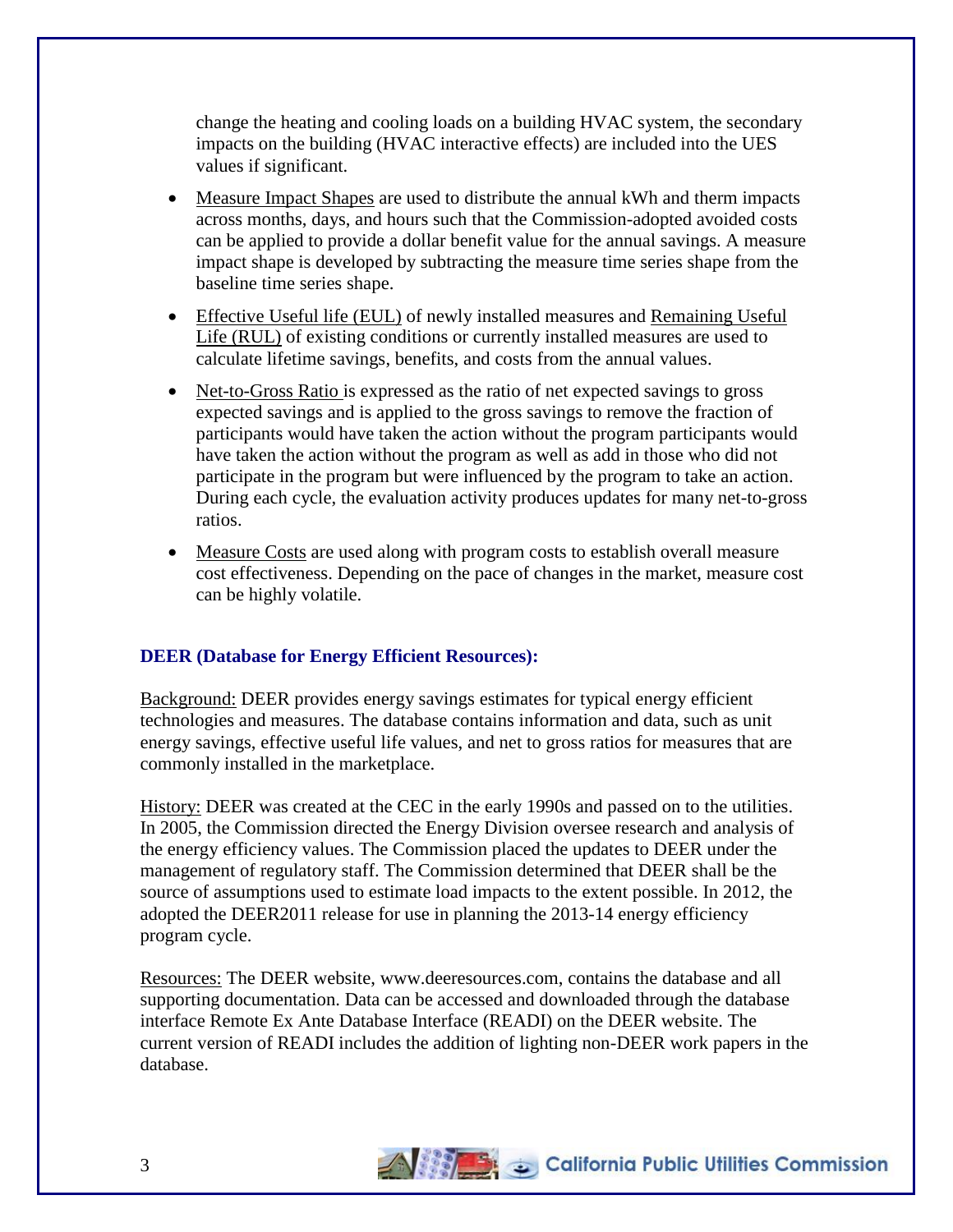Update Process: DEER is updated periodically by Commission mandate to reflect and incorporate new codes and standards and best available information from evaluation research. The update process involves stakeholder workshops and comments and scope and technical inputs. Interested parties are welcome to suggest updates to DEER values or methods with relevant documentation.

In 2012, the Commission also determined that the codes and standards that will become effective in 2014 should be used to update the baseline values during the 2013-14 energy efficiency program cycle. DEER2014, the newest version of DEER, was released on November 25, 2013. The update of DEER2011 required by Codes and Standards (C&S) changes that are effective in 2014. The C&S updates include the California Title 20 Appliance Efficiency Regulations, the California Title 24 Building Energy Efficiency Standards, and the United States Code of Federal Regulations.

# **Non-DEER Work Papers:**

Background: Non-DEER workpapers are developed for any measures an IOU offers that are not in the most current version of DEER. Typically, when an IOU identifies a new or updated measure that does not have ex ante values in DEER, the IOU will prepare a workpaper for Commission review. A workpaper combines applicable DEER and new methods to describe the engineering algorithms, methods, and assumptions used to estimate the energy and demand savings that results from the installation of a measure or group of measures. For the 2013-14 portfolio cycle, over 400 workpapers were submitted with the IOUs' applications; these workpapers are referred to as "Phase 1" workpapers. Approximately 40 additional workpapers have been submitted during the 2013-14 portfolio cycle; these workpapers are referred to as "Phase 2" workpapers because they were not submitted with the IOUs applications.

Development and Approval Process: Development, review and approval of non-DEER workpapers has evolved through several decisions. In 2009 the Commission delegated to Energy Division authority to review and approve non-DEER workpapers and required Energy Division to develop a process for submittal, review, and freezing of non-DEER measures. During the 2010-2012 program cycle, an administrative law judge ruling provided a standardized review and approval process for Phase 2 non-DEER workpapers. The guidance decision covering 2013-2014 energy efficiency applications also includes a process for workpaper review that builds upon the process established in the previous decisions.

The process includes:

- A requirement for consideration of the latest evaluation, measurement and verification published studies in the development of ex ante values including energy impacts, cost data, effective useful life, remaining useful life, and net-togross ratios.
- If staff is unable to review all Phase 1 workpapers submitted with the initial 2013- 2014 workpapers, the un-reviewed workpapers shall receive "interim approval,"

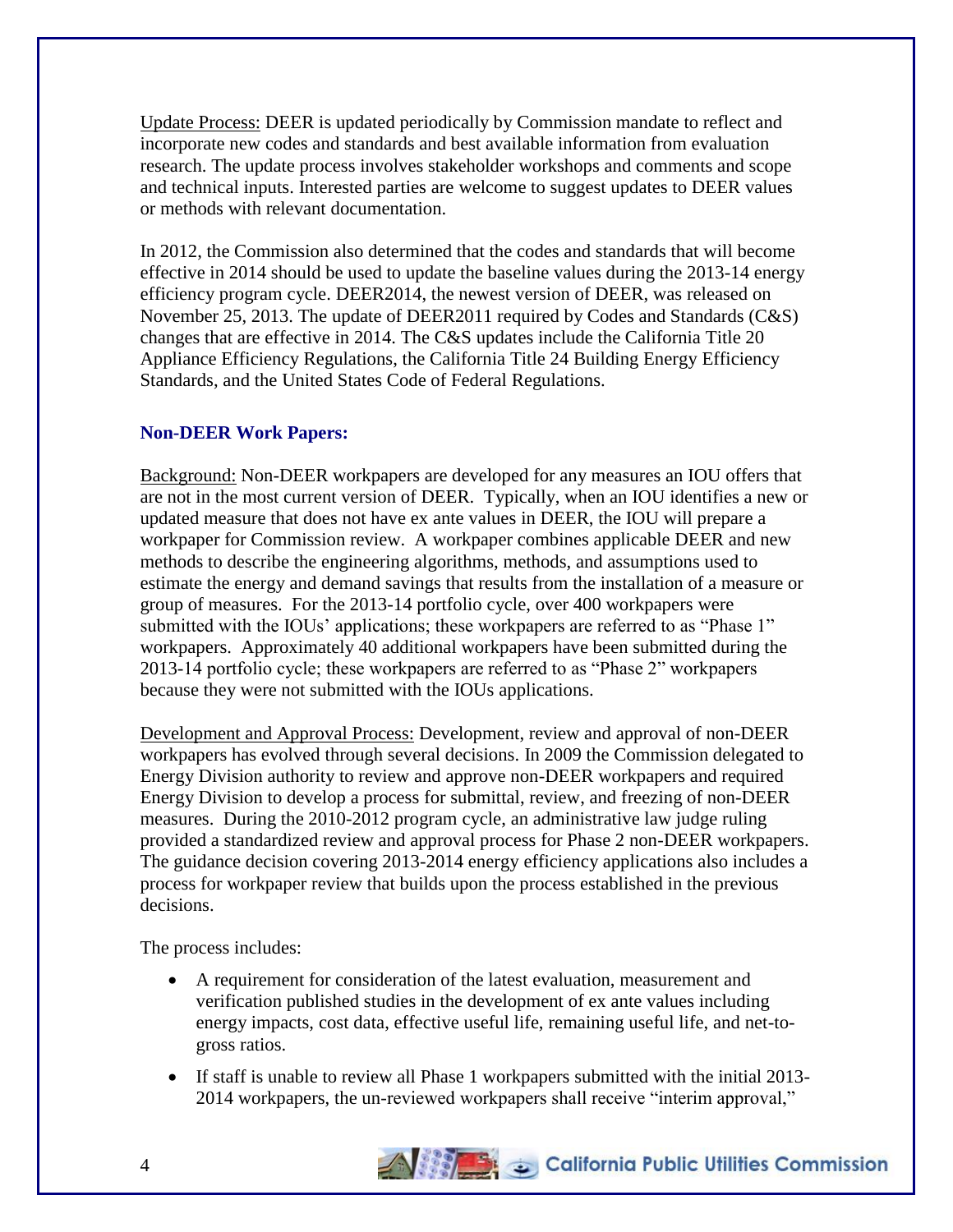and staff may review any of these in the future, with changes to savings values applied prospectively.

- New non-DEER measures may be added during the program cycle through a Phase 2 workpaper. Staff may assign new non-DEER measures "interim approval" prior to the completion of any necessary research.
- The Phase 2 submission and review process limits the time for staff review of workpapers to 25 days and does not allow the use of the disposition of "conditional approval" that was previously allowed under D.11-07-030. If Commission staff does not review a Phase 2 workpaper within 25 days, the ex ante values in the workpaper are considered approved. As with un-reviewed Phase 1 workpaper, staff may choose to review a Phase 2 workpaper at a later date, with revisions applied prospectively.
- Every six months Commission Staff will develop a draft resolution covering any disputed workpapers that will be subject to a Commission vote.

Commission staff is currently working with the IOUs to streamline the workpaper development and review process. This includes development and implementation of a statewide workpaper template to facilitate tracking and reporting and the potential formation of a Technical Collaborative to develop new workpapers.

## **Custom Projects:**

Background: Custom measures and projects are site-specific energy efficiency projects. Custom projects require unique calculations for each project, as parts of the project do not rely on DEER or workpaper values. For custom measures and projects, the ex ante values cannot be forecasted in advance since the preliminary ex ante values are not known until the project is identified. Final ex ante values are not developed until the project is completed. Commission decision D.11-07-030 establishes a clear process by which ex ante energy savings estimates from custom measures and projects are reviewed.

Development and Evaluation Process: Attachment B of D.11-07-030 details how the investor-owned utilities' custom project energy savings claims will be reviewed:

- IOUs submit project lists bi-monthly
- Commission staff selects projects for review by next submission (projects not reviewed have a gross realization rate of 90%, which decrements the total estimated savings by 10%).
- For projects for parallel review, IOUs submit complete information, including:
	- o Application with all calculations to support baseline and new energy use
	- o All tools and assumptions used for calculation
- Commission staff issues project review findings and identifies: